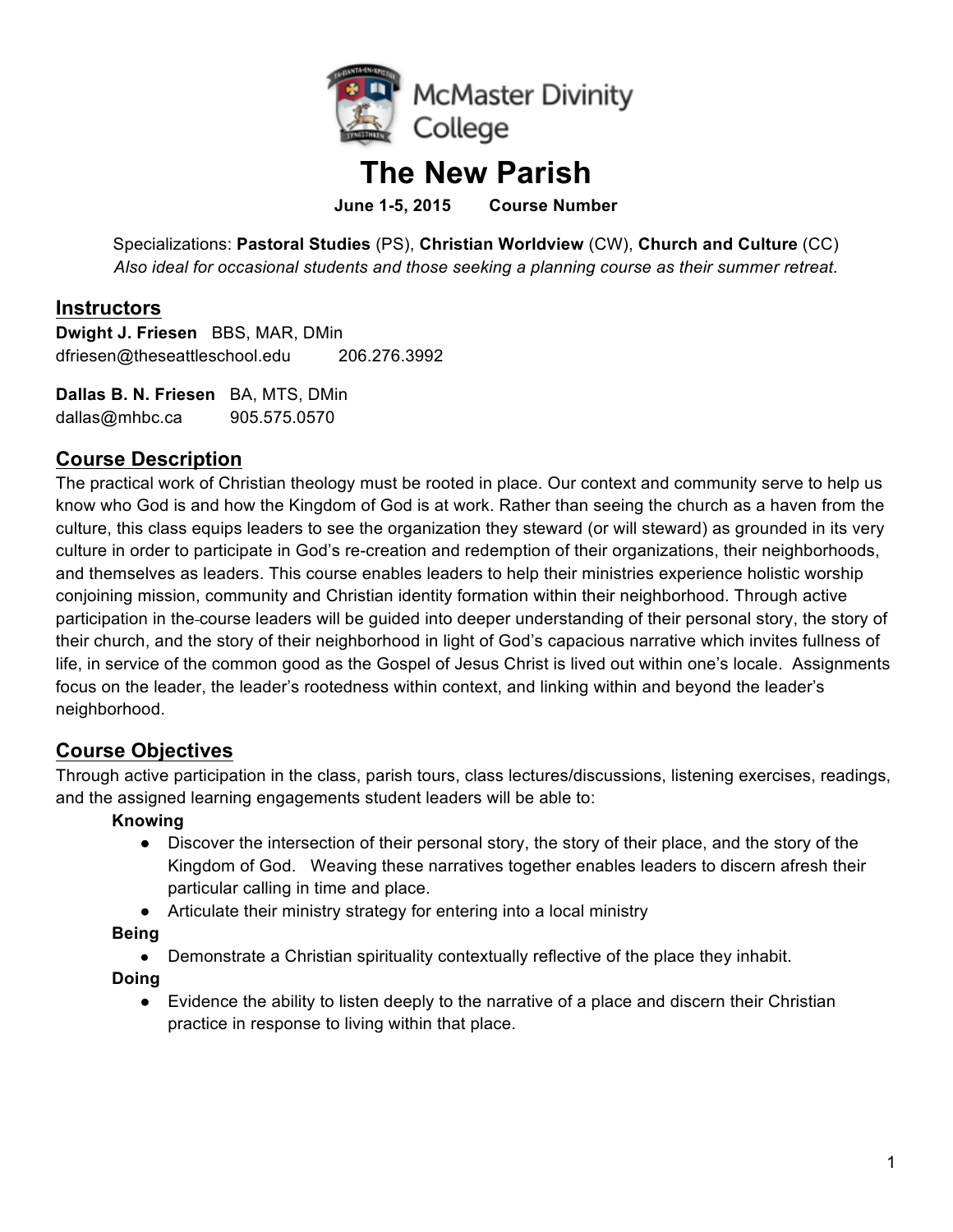### **Required Reading**

Hjalmarson, Leonard. *No Home Like Church: A Christian Theology of Place*. Urban Loft Publishers, 2014.

- Scandrette, Mark. *Practicing the Way of Jesus: Life Together in the Kingdom of Love*. Downers Grove, IL: InterVarsity Press, 2011.
- Smith, C. Christopher and John Pattison. *Slow Church: Cultivating Community in the Patient Way of Jesus*. Downers Grove, IL: InterVarsity Press, 2014.
- Sparks, Paul, Tim Soerens and Dwight J. Friesen. *The New Parish: How Neighbourhood Churches are Transforming Mission, Discipleship and Community*. Downers Grove, IL: InterVarsity Press, 2014.
- Each Student's Neighbourhood. Students will practice prayerfully inviting the Holy Spirit to help them become attuned to God's presence, and mission within already within their place. 30 minutes, four out of seven days for each week of the term.

### **Highly Recommended Reading**

Bruggemann, Walter. *The Land: Place as Gift, Promise, and Challenge in Biblical Faith*. Minneapolis, MN: Fortress Press, 2002.

Dickau, Tim. *Plunging into the Kingdom Way: Practicing the Shared Strokes of Community, Hospitality, Justice, and Confession*. Wipf & Stock Pub., 2011.

**Textbook Purchase:** All required textbooks for this class are available from the College's bookstore, READ On Bookstore, Room 145, McMaster Divinity College. Texts may be purchased on the first day of class. For advance purchase, you may contact READ On Bookstore, 304 The East Mall, Suite 100, Etobicoke, ON M9C 5K1: phone 416.620.2934; fax 416.622.2308; email books@readon.ca. Other book services may also carry the texts.

### **Assignments and Evaluation**

All documents must be handed in by e-mail to dallasfriesen@gmail.com in either MS Word or .pdf format. You should expect a response to your e-mail noting that I have received it. If you do not receive this response, please get in touch with me. Late assignments will lose 2% per day (not including weekends). No assignments will be accepted after the cut-off day of **July 10, 2015**.

### **Research Paper [Knowing]**

### *"Why Place Matters"*

Write a biblical/theological research paper demonstrating how located particularity is God's created means for inviting human beings to own their limitations and accept their responsibilities. This "placedness" is the grounding of identity formation, Christian community, and authentic mission. Basically you are articulating why place matters within God's created order; the theological importance of place is becoming increasingly vital for ministry within globalizing, fragmenting, and virtual culture. The paper should demonstrate comprehension of course materials and familiarity with the required texts.

**Length: 5-7 pages Grade: 20% Due: July 6th, 2015**

# **Attunement Practice & Journal [Being]**

### *Listening and Discerning*

Students will engage in active listening to the place they inhabit. This assignment involves a two components: 1) "Attuning to Place" Reflection Journal, 2) Discern signs of God's re-creation/redemption within your Place.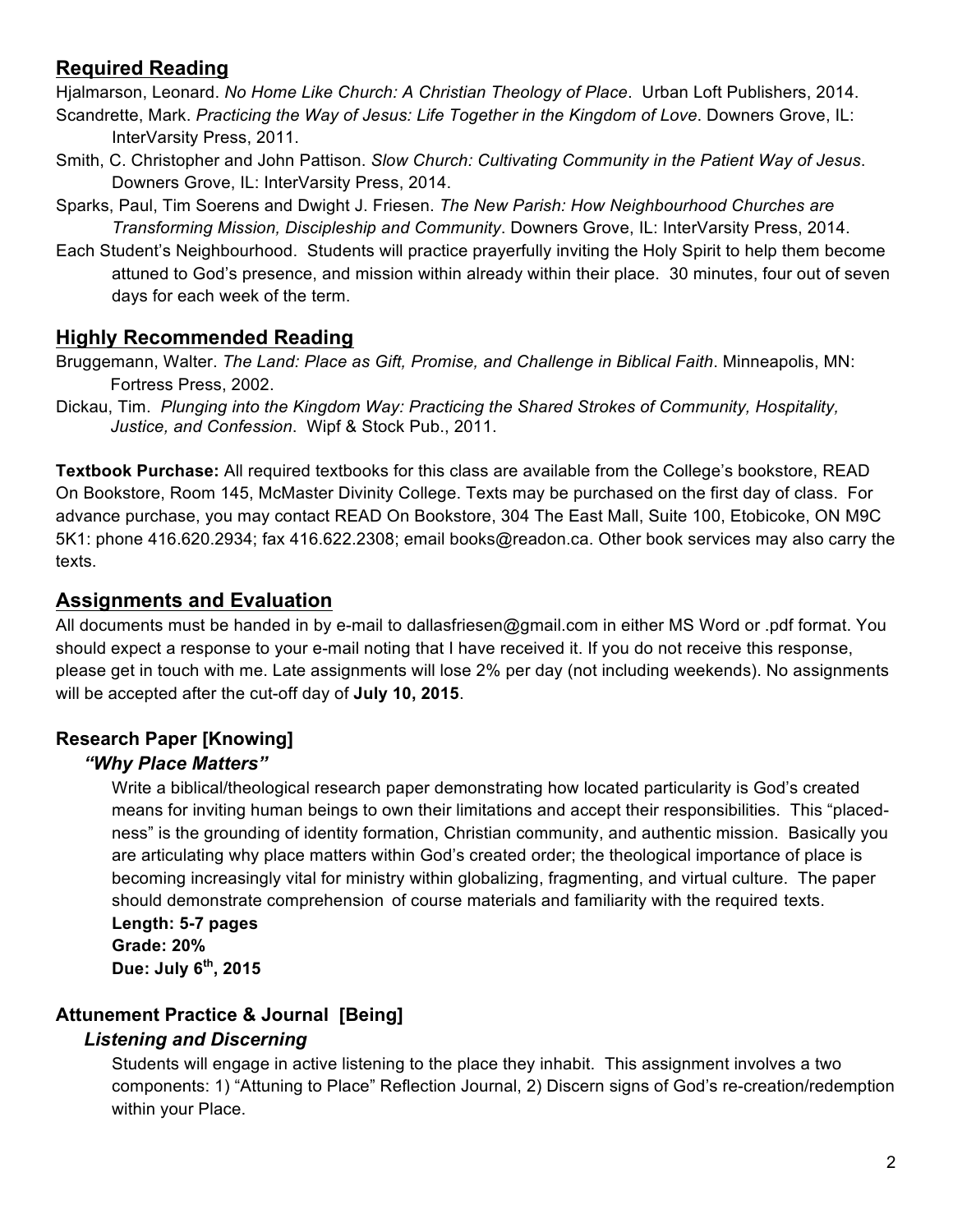#### *1) Prayerful Attunement to Place:*

You will intentionally and prayerfully attune yourself to your place (prayerful walking/sitting/observing/listening/receiving, etc), 4 days out of 7 for each week of the term, recording a brief journal reflection for each day. You will bring your attunement journal to class each session and be prepared to share from it. **The idea is to be physically present within your neighbourhood inviting the Holy Spirit to help you see God's presence already at work.** This Process begins on June 1 and carries through to the end of the course (July 6).

#### *2) Discern signs of Re-creation/Redemption within your Place:*

As you attune yourself to your place, and attend to the story of your location how are witnessing signs of Gospel re-creation within your context? Where are you seeing signs of hope, shalom, reconciliation, collaboration, joining together, holistic justice, healing, grace, or joy? Who are some of the people/communities connected with these signs of Good News? Note these signs of God's shalomic mission in your Attunement Journal.

It is highly recommended that you gather a couple of neighbours, people from your church, roommates, spouse, children, or friends from your neighborhood sharing observations from your prayerful attunement, and your place's narrative; after sharing invite them to speak to how they see you in your place. In light of who they have experienced you to be (a character) and the story of where you are (the setting), what do they see as a faithful way of you joining God's redemptive work within your neighborhood (plot). This will aid you in your Narrative Weaving Assignment.

**Grade: 30% Due: July 6**

# **Narrative Weaving Assignment [Doing]**

### *God's Plot . Local Setting . Becoming a Character*

All good stories require the three narrative components of plot, character, and setting. This assignment is your opportunity to weave those narrative strands together into a strong braid of faithful presence as you think of your life and leadership. This assignment provides you space to bear witness to the particularity of God's redemptive plot being realized (in part) by you as a character within the setting that is your neighborhood.

#### **Tell the Story of what God is doing in your neighborhood, and how God's work in your place is inviting your unique participation.**

This assignment invites you to integrate your theological studies (especially your doctrine of God, creation, soteriology, mission, and ecclesiology) together with self-knowledge (especially through selfreflection, feedback from others throughout the years, CPE, spiritual direction, therapy, and personality/gifts assessments) together with the story of your place. As you have likely done a fair bit of work on the story of God and your personal story, we want to direct you in learning the story of your place.

Learn your neighbourhood's narrative. The goal here is to be able to faithfully tell the story of the place where you live so as to see God present and active, and therefore to better see the kind of faithfully present character God is inviting you to be within your setting. We don't expect you to know everything about your place, but we want you to be able to responsibly share enough about your place's past to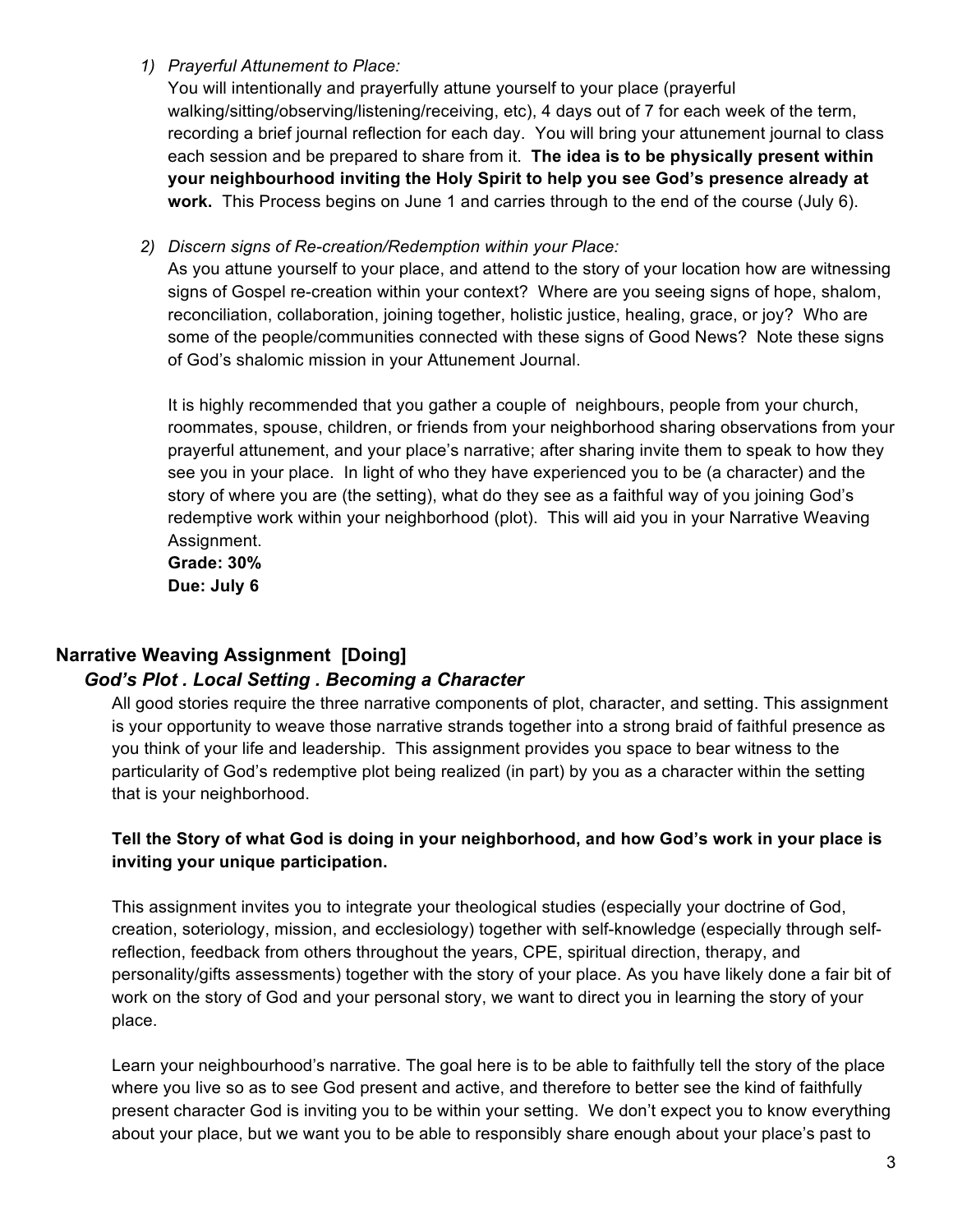have a sense as to how it became the place it is, therefore laying the groundwork to imagine your participation in God's redemptive work there. Here are a few categories to help you think about the story of your place.

#### *Land & Built Environment*:

Identify the contours of your neighbourhood, map your place's gathering spots, hubs of activity, parks, holy places, places of tragedy, and other distinguishing features, (we will begin neighborhood mapping together in class). What particular God-given features of the land/water/air/location/etc give definition to this place? What particular human constructed roads/buildings/parks/systems/etc give definition to this place?

#### *People*:

It may be helpful to have conversations with dominant culture residents, (if there is a clear dominant group), non-dominant residents, business owners, civic leaders, youth, seniors, new residents, life-long resident, etc.

#### *History*:

You may want to consider your place's history: First Nations presence, European colonization, immigration, demographic trending (census), industry/economic development, farming, etc. When was its heyday, what are its tragedies, what systems of oppression were/are present, of what are they most proud, what is is history of violence, what does it celebrate, etc. Can you faithfully and responsibly tell the story of the place where you live?

Again the goal of this assignment is to weave together God's redemptive story, with your personal story and the story of your place. Some students have made timelines, mapped narrative arcs (beginning, middle, end), some have created and included paintings, photography, and short videos. Freedom and creativity are encouraged as you weave these three narrative strands into one vocational braid inviting your faithful presence.

We will be looking for a demonstration of:

- Depth of reflection upon God's story, your own experience, and your understanding of place.
- Your ability to communicate your story in a concise, clearly organized, compelling narrative structure.

**Grade: 40% Due: July 6th, 2015**

### **Class participation**

Students will be graded on their attendance, participation indiscussions, and contribution to the overall learning environment.

**Grade: 10%** 

### **Class Schedule**

| Monday, June 1, 2015        | $11:30am - 4pm$                    |
|-----------------------------|------------------------------------|
| Tuesday, June 2, 2015       | 9:00am - 4pm (with 1 hour lunch)   |
| Wednesday, June 3, 2015     | $9.00am - 4pm$ (with 1 hour lunch) |
| Thursday, June 4, 2015      | $9.00am - 4pm$ (with 1 hour lunch) |
| <b>Friday, June 5, 2015</b> | $9:00am - 11:30am$                 |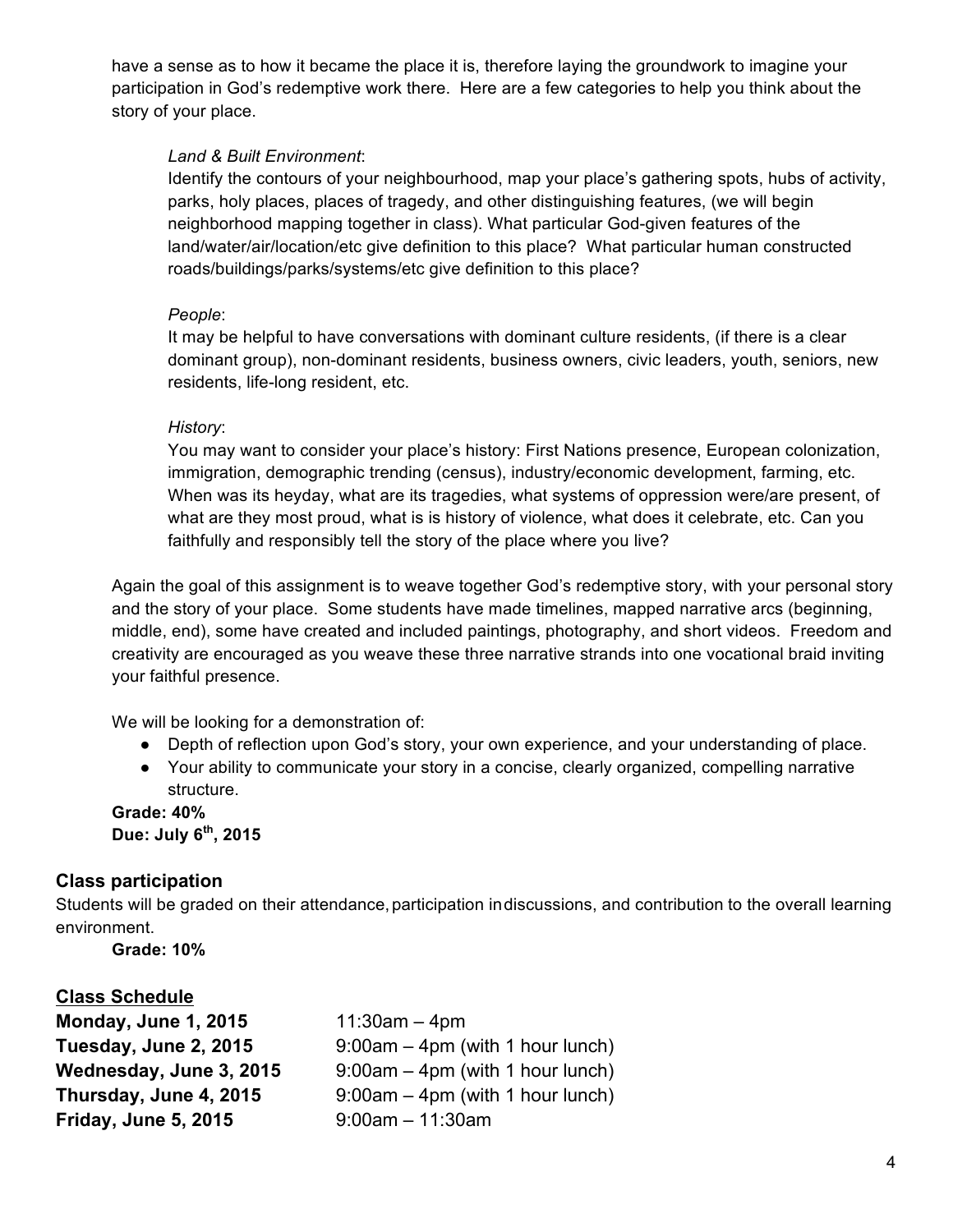# **Academic Honesty**

Academic dishonesty is a serious offence that may take any number of forms, including plagiarism, the submission of work that is not one's own or for which previous credit has been obtained, and/or unauthorized collaboration with other students. Academic dishonesty can result in severe consequences, e.g., failure of the assignment, failure of the course, a notation on one's academic transcript, and/or suspension or expulsion from the College. Students are responsible for understanding what constitutes academic dishonesty. Please refer to the Divinity College Statement on Academic Honesty ~

http://www.mcmasterdivinity.ca/programs/rules-regulations

All stylistic considerations (including but not limited to questions of formatting, footnotes, and bibliographic references) must conform to the McMaster Divinity College Style Guidelines for Essays and Theses.

www.mcmasterdivinity.ca/sites/default/files/documents/MDCStyleGuideMarch0413.pdf Failure to observe appropriate form will result in grade reductions.

# **Gender Inclusive Language**

McMaster Divinity College uses language for human beings in worship services, student written materials, and all of its publications. In reference to biblical texts, the integrity of the original expressions and the names of God should be respected. The NSRV and TNIV are examples of the use of inclusive language for human beings. It is expected that inclusive language will be used in chapel services and all MDC assignments.

### **Sexual Harassment**

Sexual harassment is a violation of the integrity of persons in the form of unsolicited, unwelcome, verbal or physical behavior, which discriminates on the basis of gender about a person's body, attire, gender, marital status or economic status. Among faculty, staff and students, sexual harassment of any kind will not be tolerated.

# **Disclaimer**

This syllabus is the property of the instructors and is prepared with currently available information. The instructors reserve the right to make changes and revisions up to and including the first day of class.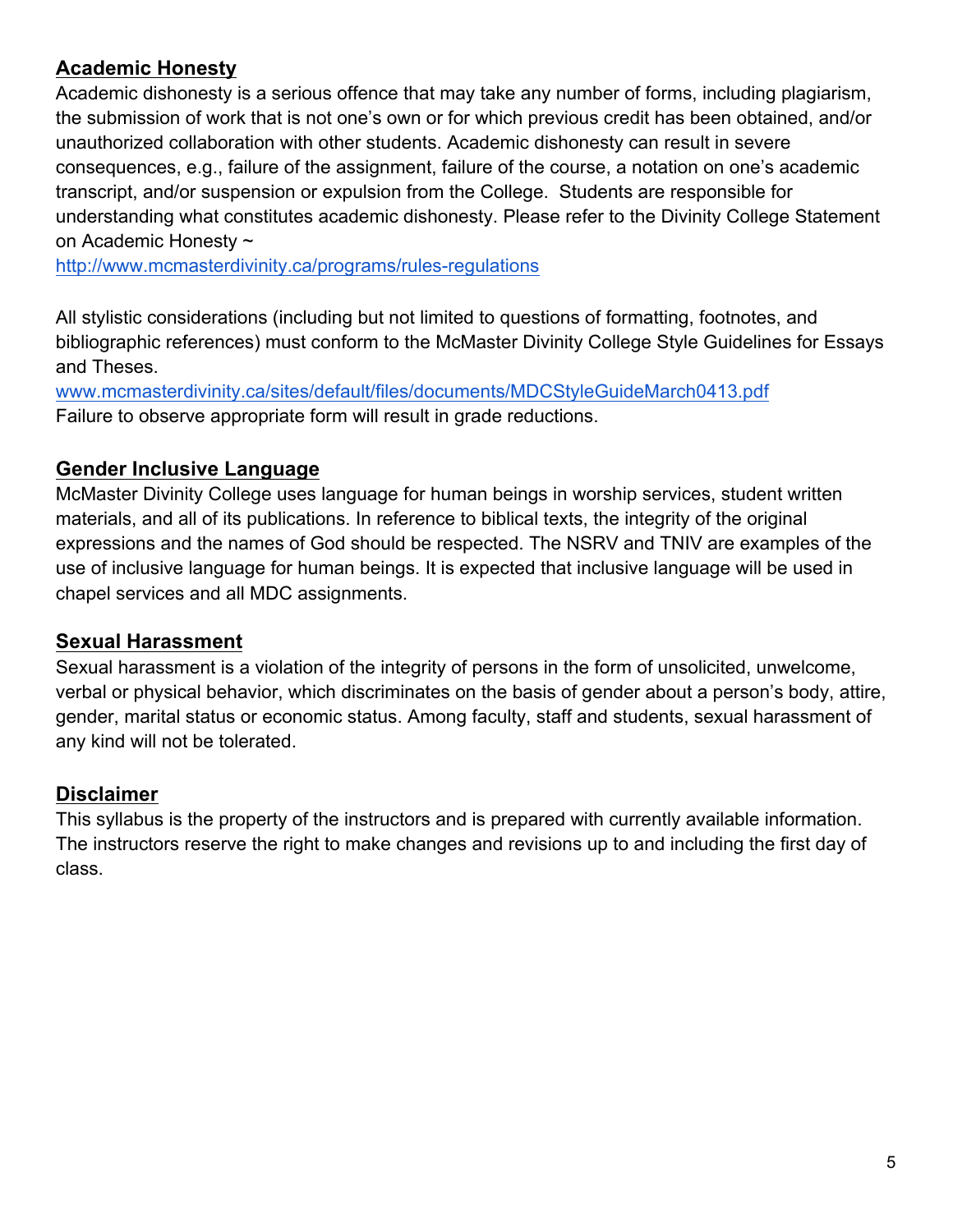#### **Recommended Readings**

The following resources have been selected and arranged around key themes for rooted and linked Christian leadership within one's place:

#### **Theology of Place**

Bakke, Ray. *Theology As Big as the City*. Downers Grove, IL: InterVarsity Press, 1997.

- Bartholomew, Craig G. *Where Mortals Dwell: A Christian View of Place for Today*. Grand Rapids, MI: Baker Academic, 2011.
- Brueggemann, Walter. *Land: Place as Gift, Promise, and Challenge in Biblical Faith*. Minneapolis, MN: Fortress Press, 2002.
	- \_\_\_\_\_\_. *Journey to the Common Good*. Louisville, KY: Westminster John Knox Press, 2010.
- Davey, Andrew. *Urban Christianity and Global Order: Theological Resources for an Urban Future.* Peabody, MA: Hendrickson publishers, 2002.
- Dawn, Marva. *Powers, Weakness, and the Tabernacling of God.* Grand Rapids, MI: Eerdmans Publishing, 2001.
- Gornik, Mark R. *To Live in Peace: Biblical Faith and the Changing Inner City.* Grand Rapids, MI: Eerdmans, 2002.
- Gorringe, Timothy J. *A Theology of the Built Environment: Justice, Empowerment, Redemption.* Cambridge, UK: Cambridge University Press, 2002.
- Gutenson, Charles E. *Christians and the Common Good: How Faith Intersects with Public Life*. Grand Rapids, MI: Brazos Press, 2011.
- Inge, John*. A Christian Theology of Place*. Burlington, VT: Ashgate, 2003.
- McKnight, Scot. *Kingdom Conspiracy: Returning to the Radical Mission of the Local Church*. Grand Rapids, MI: Brazos Press, 2014.
- Sheldrake, Philip. *Spaces for the Sacred: Place, Memory, and Identity*. Baltimore, MD: The Johns Hopkins University Press, 2001.
- Stark, Rodney, *Cities of God: The Real Story of How Christianity Became an Urban Movement and Conquered Rome*. New York, NY: HarperOne, 2006.
- Volf, Miroslav. *A Public Faith: How Followers of Christ Should Serve the Common Good*. Grand Rapids, MI: Brazos Press, 2011.
- Wilson-Hartgrove, Jonathan*. The Wisdom of Stability: Rooting Faith in a Mobile Culture*. Brewster, MA: Paraclete Press, 2010.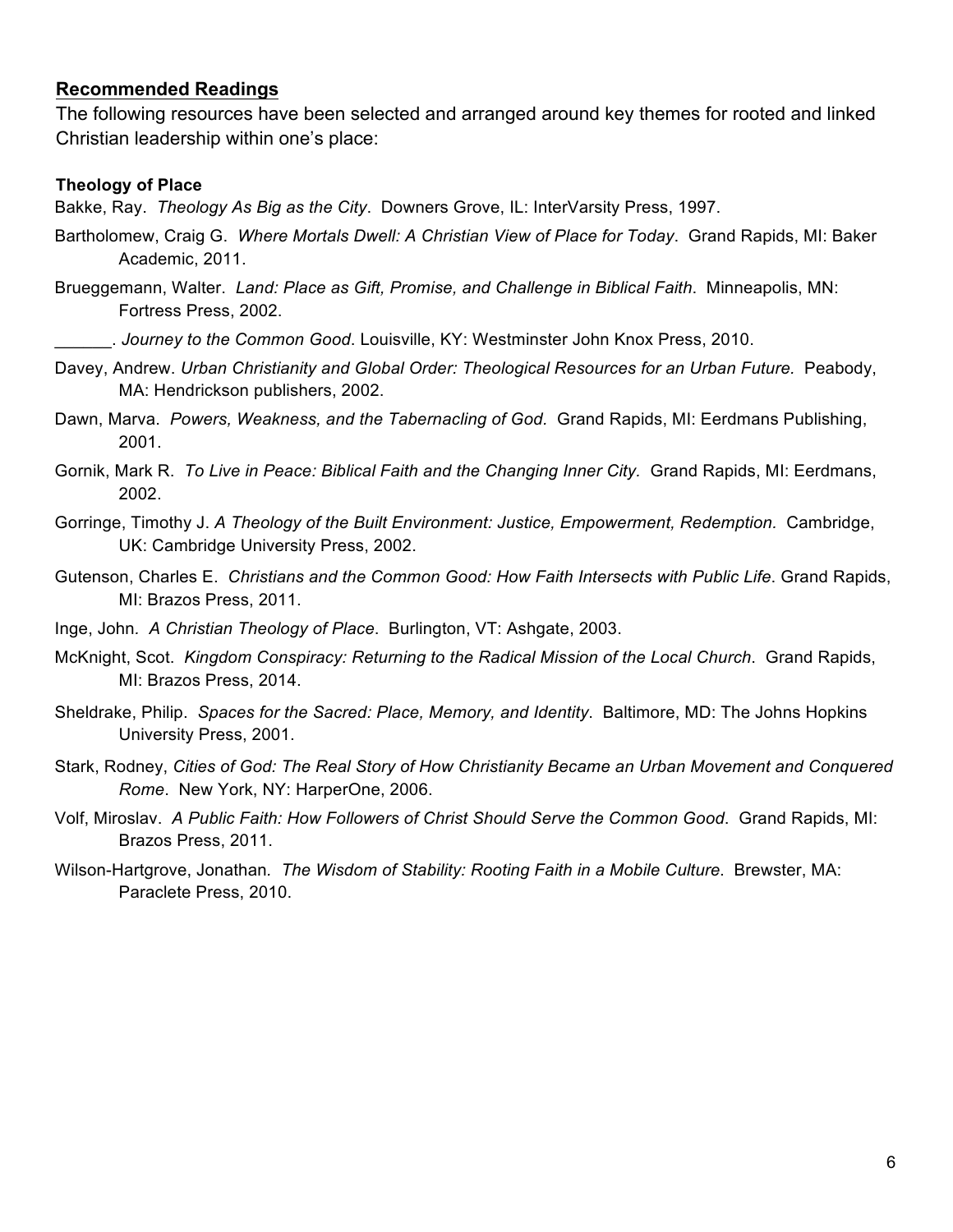#### **Christian Ministry**

- Bakke, Ray, and Jon Sharpe. *Street Signs: A New Direction in Urban Ministry*. Birmingham, AL; New Hope Publishers, 2006.
- \_\_\_\_\_\_. *The Urban Christian: Effective Ministry in Today's Urban World*. Downers Grove, IL: InterVarsity Press, 1987.

Cleveland, Christina. *Disunity in Christ*:

Frazee, Randy. *Making Room for Life: Trading Chaotic Lifestyles for Connected Relationships.* 2003.

- Friesen, Dwight J. *Thy Kingdom Connected: What the Church Can Learn From Facebook, the Internet and Other Networks*. Grand Rapids, MI: Baker Books, 2009.
- Lanza, Mike. *Playborhood: Turn your Neighborhood Into a Place for Play*. Menlo Park, CA: Free Play Press, 2012.
- Longacre, Doris Janzen. *Living More with Less.* 30<sup>th</sup> Anniversary ed. Scottdale, PA: Herald Press, 2010.
- Lupton, Robert D. *Compassion, Justice and the Christian Life: Rethinking Ministry to the Poor.* Ventura, CA: Regal Books, 2007.

Perkins, John M., editor*. Restoring At-Risk Communities: Doing it Together and Doing it Right*. Grand Rapids, MI: Baker Books, 1995.

- Reid, Herbert, and Betsy Taylor*. Recovering the Commons: Democracy, Place, and Global Justice.* Urbana, IL: University of Illinois, 2010.
- Roxburgh, Alan J. *Missional: Joining God in the Neighborhood*. Grand Rapids, MI: Baker Books, 2011.
- Senge, Peter M., C. Otto Scharmer, Joseph Jaworski, and Betty Sue Flowers. *Presence: Human Purpose and the Field of the Future*. Crown Business, 2008.
- Smith, Christopher, and John Pattison, *Slow Church: Cultivating Community in the Patient Way of Jesus*. Downers Grove, IL: IVP, 2014.
- Smith, James K. A. *Desiring the Kingdom: Worship, Worldview and Cultural Formation*. Grand Rapids, MI: Baker Academic, 2009.
- Scandrette, Mark*. Practicing the Way of Jesus: Life Together in the Kingdom of Love*. Downers Grove, IL: InterVarsity Press, 2011.
- Yoder, John Howard. *Body Politics: Five Practices of the Christian Community Before the Watching World.*  Herald Press, 2001.

#### **Built Environment & Placemaking**

- Jacobson, Eric. *The Space Between: A Christian Engagement with the Built Environment*. Grand Rapids, MI: Baker Academic, 2012.
- Walljasper, Jay. *The Great Neighborhood Book: A Do-it-Yourself Guide to Placemaking*. New Society Publishers, 2007.
- Berry, Wendell. *Imagination in Place*. Berkeley, CA: Counterpoint, 2010.
- \_\_\_\_\_\_. *Sex, Economy, Freedom & Community*. New York, NY: Pantheon Books, 1992.
- Woolever, Cynthia, and Deborah Bruce. *Places of Promise: Finding Strength in Your Congregation's Location*. Louisville, KY: Westminster John Knox Press, 2008.

#### **Context**

Bishop, Bill. *The Big Sort: Why the Clustering of Like-Minded Americans is Tearing Us Apart.* Boston, MA: Mariner Books, 2009.